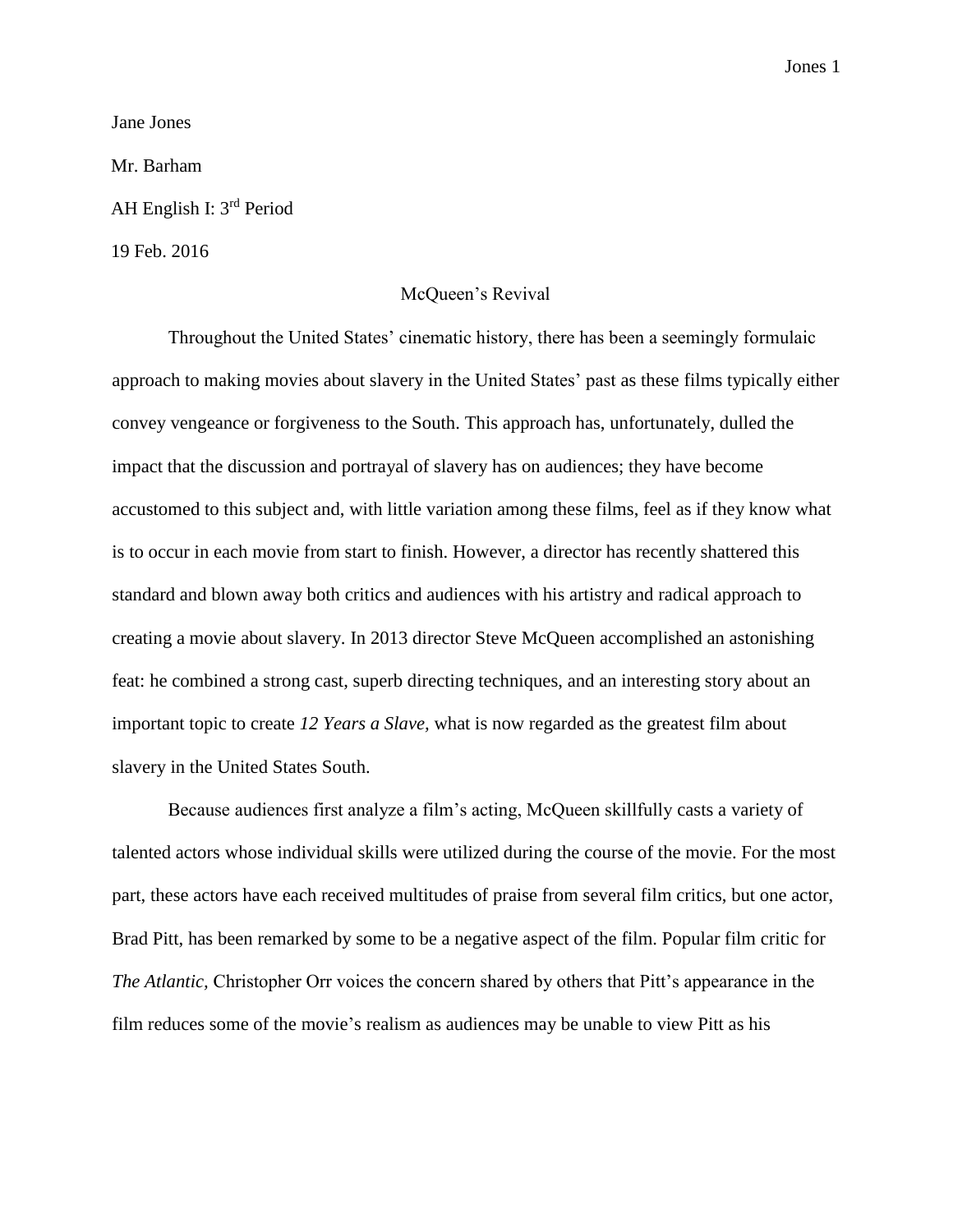character but only as himself. Orr does note, however, that as Pitt had a significant role in getting *12 Years a Slave* produced, his negation to the film can be overlooked and viewed as insignificant. Since Brad Pitt's appearance was the only negative aspect of the film critics commented on, this further demonstrates how well-made the film is and how great the other actors' performances are. Critics, John Latchem of *Home Media Magazine*, in particular, have praised the performance of Chiwetel Ejiofor, the film's main character. As Ejiofor is the focus of the entirety of the film, his acting reflects the greatness of McQueen's movie, and Ejiofor's rigid poise and painful stillness throughout the film contrasts with the rest of the film's chaos and destruction to further convey the film's message of just how horrible slavery was and how it affected even seemingly ordinary people (Orr). Being one of the film's major characters, Michael Fassbender is cast by McQueen because he was previously assured of Fassbender's acting abilities in his films *Hunger* and *Shame.* McQueen is not let down as film critics have compared Fassbender's performance to even the stunning performance of Chiwetel Ejiofor and view the performance of Michael Fassbender as critical to the movie's message (Latchem). These men's performances, supported by a cast of stars, such as Benedict Cumberbatch, Paul Giamatti, Taran Killam, Paul Dano, Sarah Paulson, and Lupita Nyong'o, who won Best Supporting Actress for her role, both aid the film's greatness and deservedness of praise and fittingly support McQueen's goal of showing audiences the extent of slavery by bringing them into the madness.

While creating *12 Years a Slave,* McQueen employed various directing techniques to create a film that draws in audiences and leaves them with a better understanding of what slavery in the United States' South was like. First of all, Megan K. Nelson of *Civil War Times* notes that McQueen artfully angles the camera in ways that convey both the extent of main character's,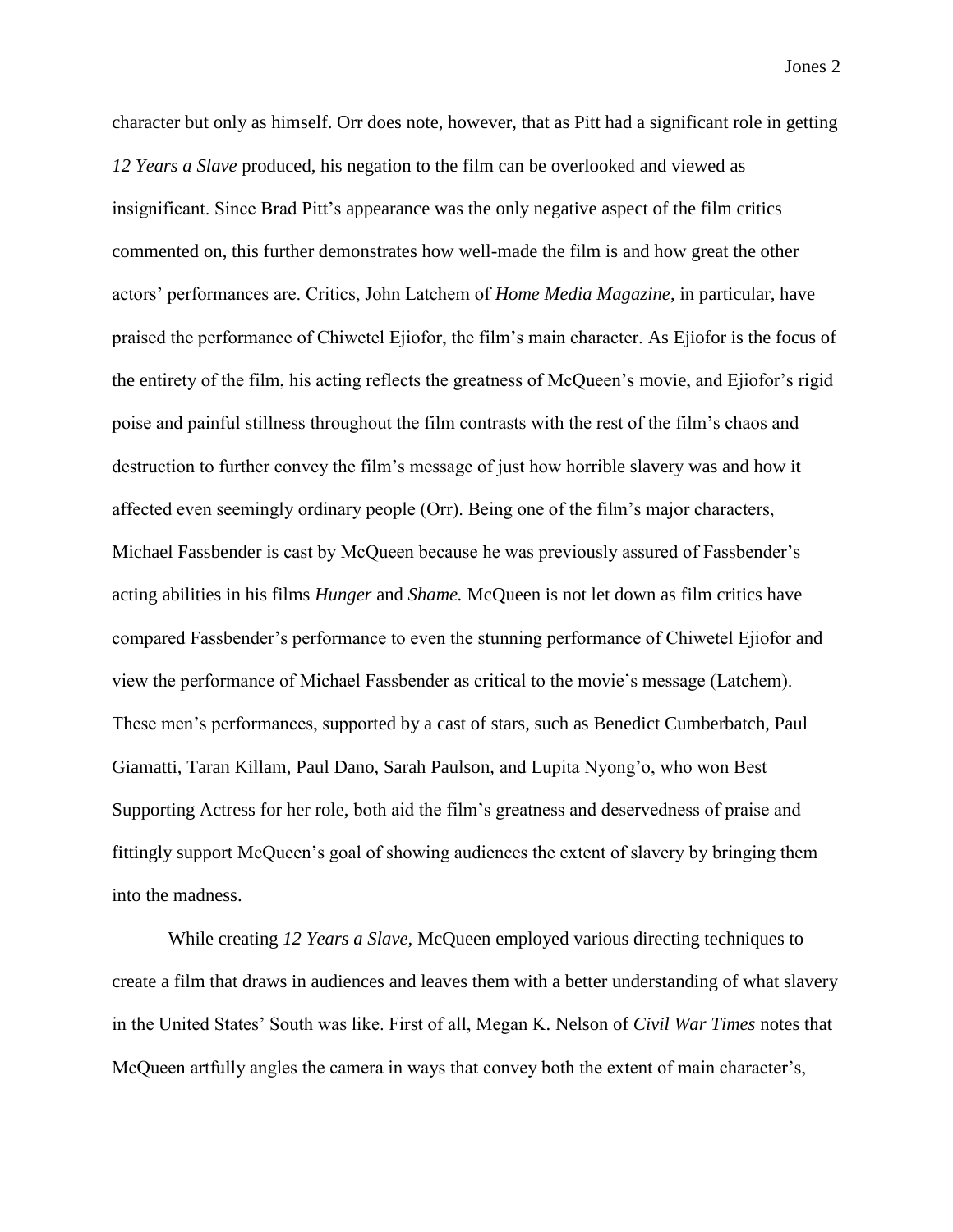Solomon Northup, suffering and a feeling of being placed with in that same, brutal situation (44). By once again drawing audiences into his film, McQueen clearly demonstrates his aptitude as a director and the high quality of his most recent film. Another of McQueen's techniques, flashbacks are used to "emphasize the contrast between present and past, and allow [McQueen] to create narrative suspense" (Nelson 44). This aspect of the film makes it clear to viewers that *12 Years a Slave* is a well-directed movie by grabbing their attention with an advanced plot development technique. McQueen does not stop at flashbacks; he also maintains an obscurity of Northup's location, mimicking the disorientation that victims of the slave trade undoubtedly experienced during their journey to their new, burdened lives (Nelson 45). Such a difficult task as making Northup's location unclear does not go unnoticed by viewers and brings praise to the film through audiences' recognition of this advanced aspect of the film. Like the obscurity of Northup's location, the timeline of the film is also kept vague to audiences, notes Wesley Morris, film critic for *grantland*. Once again, McQueen uses his directing talent to demonstrate to audiences the overall experience slaves endured; in this case, through the unclear timeframe, resembling that of slaves' lives, of the film. Lastly, McQueen reflects his film's raw portrayal of slavery with the sparing use of an intense soundtrack (Morris). This allows audiences to witness violent acts, such as those that were committed during the era of slavery, without the reassurance of music, forcing viewers to observe in as close a way as possible to the way in which they would have if they had seen them during this era. Tying all these directing techniques together, McQueen creates an outstanding film about slavery that remains barely rivaled in its field.

Because McQueen chose such an emotional and relatable true story, audiences are better made to comprehend the horrors of such a major topic as slavery. The story is also so astonishing that it makes it easy for audiences worldwide to feel a connection with the story's owner,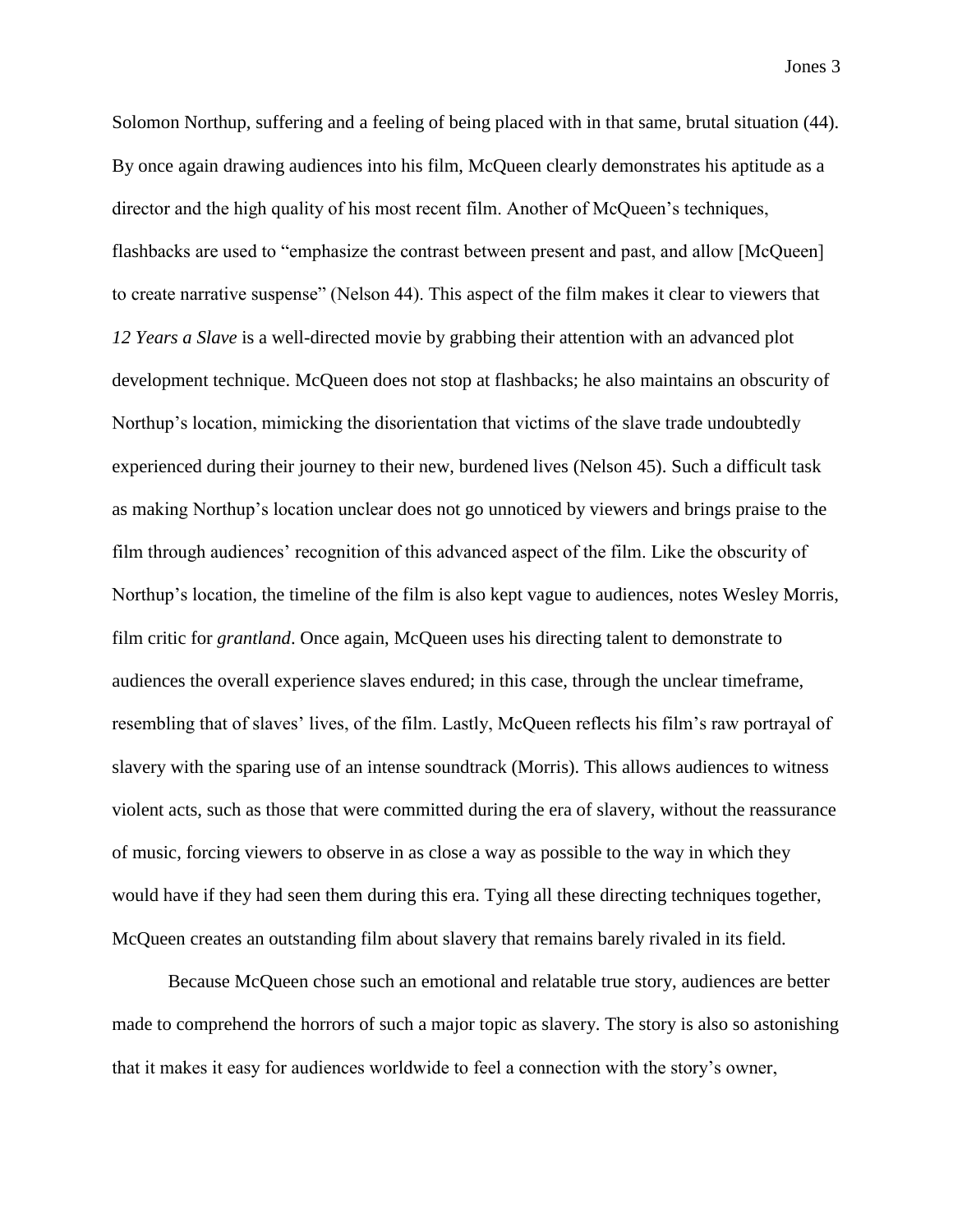Solomon Northup, points out many critics, such as Peter Debruge of *Variety* magazine (72). By connecting audiences to a personal story, a movie displays its capacity for emotional movement, making *12 Years a Slave* a successfully emotional film. McQueen's use of a true story also improves the historical accuracy of his film (Nelson 43). Although this is not critical for a movie's success, more historically accurate films earn the respect of critics and audiences and make directors seem even more impressive. Most significantly, McQueen provides a rare, honest portrayal of slavery in the American South by including in his film all of the heinous acts committed during the slave trade (Nelson 44). This unique, barely altered presentation about the topic is thoroughly impressive to viewers of all types and gives reason for appraisal of McQueen's directing abilities. Through thorough examination of the film, audience members can clearly see that *12 Years a Slave* "radically shifts the perspective of the American racial historical drama from the allegorical uplift to the explanatory wallop" (Morris). Going above audience members' expectations, the film's divergence from its genre's standard is a clear example of McQueen's talent and the film's reason for appraisal. The film, in fact, diverges so far from the historical drama normality that, to some people, *12 Years a Slave* is considered a horror movie as the pain endured by the main character is so intense and graphic (Debruge). Seeming that McQueen used horror movie qualities to impact audiences, his film gives viewers a sort of wake-up-call to the actuality of the slave trade by, in a way, scaring them with brutality and violence, the truth. Because of McQueen's film's praised aspects, including its historical accuracy, many films like it suffered for their lack of these qualities; for example, *Django Unchained* directed by Quentin Tarantino receives negative reviews after a comparison of it to *12 Years a Slave.* Tarantino's film severely lacks in historical accuracy, and while McQueen uses camera angles to make his film more real, Tarantino uses them to create a more fantastical world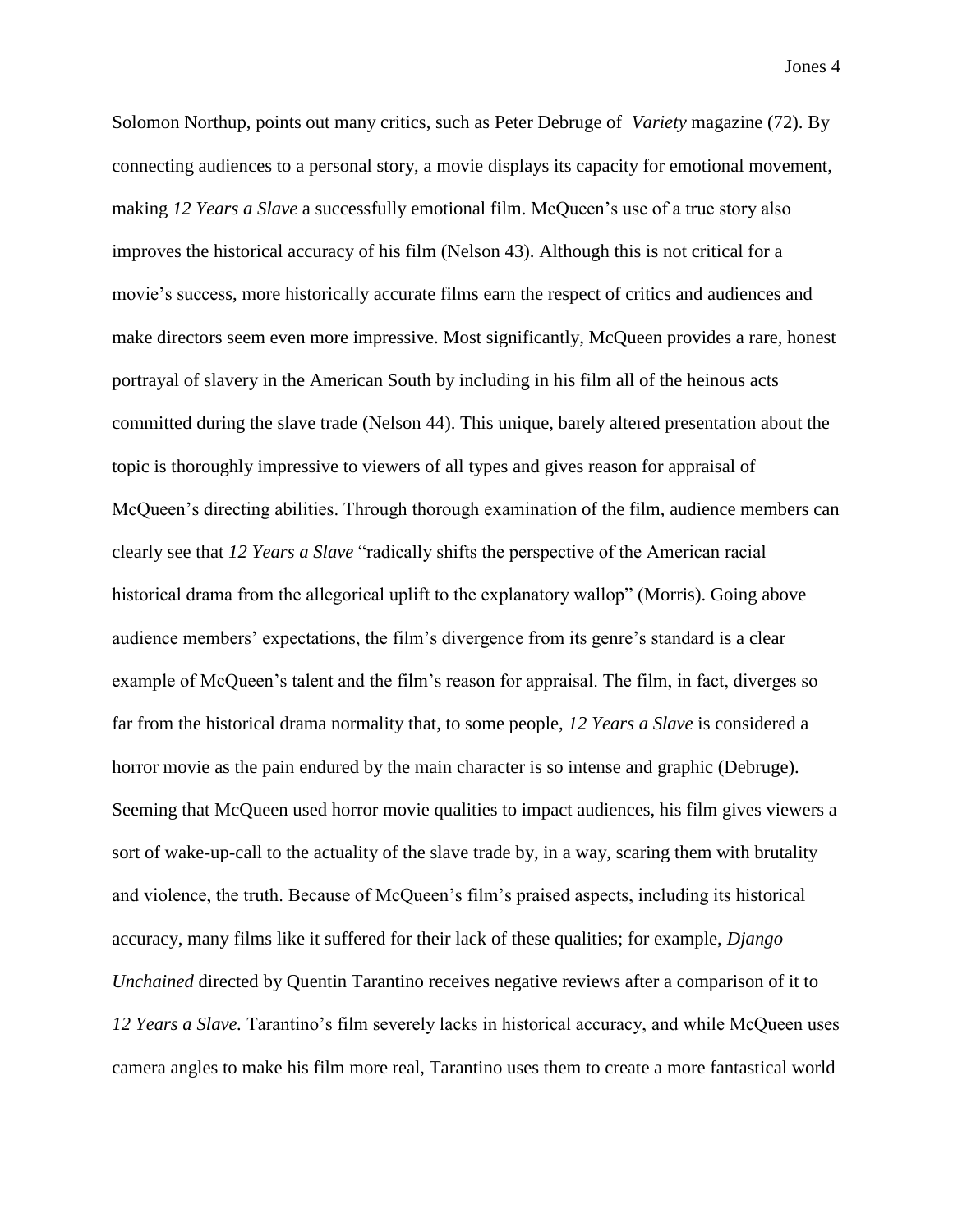Jones 5

for his film (Darling; Nelson 44). This comparison, prevalent as *Django Unchained* was released only a year before *12 Years a Slave,* not only diminishes Tarantino's film, but also makes McQueen's film look all the more amazing as it is considered better than that of such a successful director as Quentin Tarantino. All in all, McQueen uses a fascinating story about one man's suffering to better portray the reality of the slave trade and is relatively unrivaled by other films for its success in this attempt.

When watching *12 Years a Slave,* it is difficult not to be taken aback by the film's amazing acting, directing, and historically accurate storyline. The film, in fact, stands alone in modern times as it has combined the qualities of which make a conventional film great with that which make a historical drama great. This makes McQueen's film both a revival of how history should be portrayed in cinema and of how slavery in the American South should be remembered. Audiences, left disgusted at the actuality of the slave trade and surprised at the content of a historic film, understand that *12 Years a Slave* can easily be labeled as one of the greatest films so far in the twenty-first century.